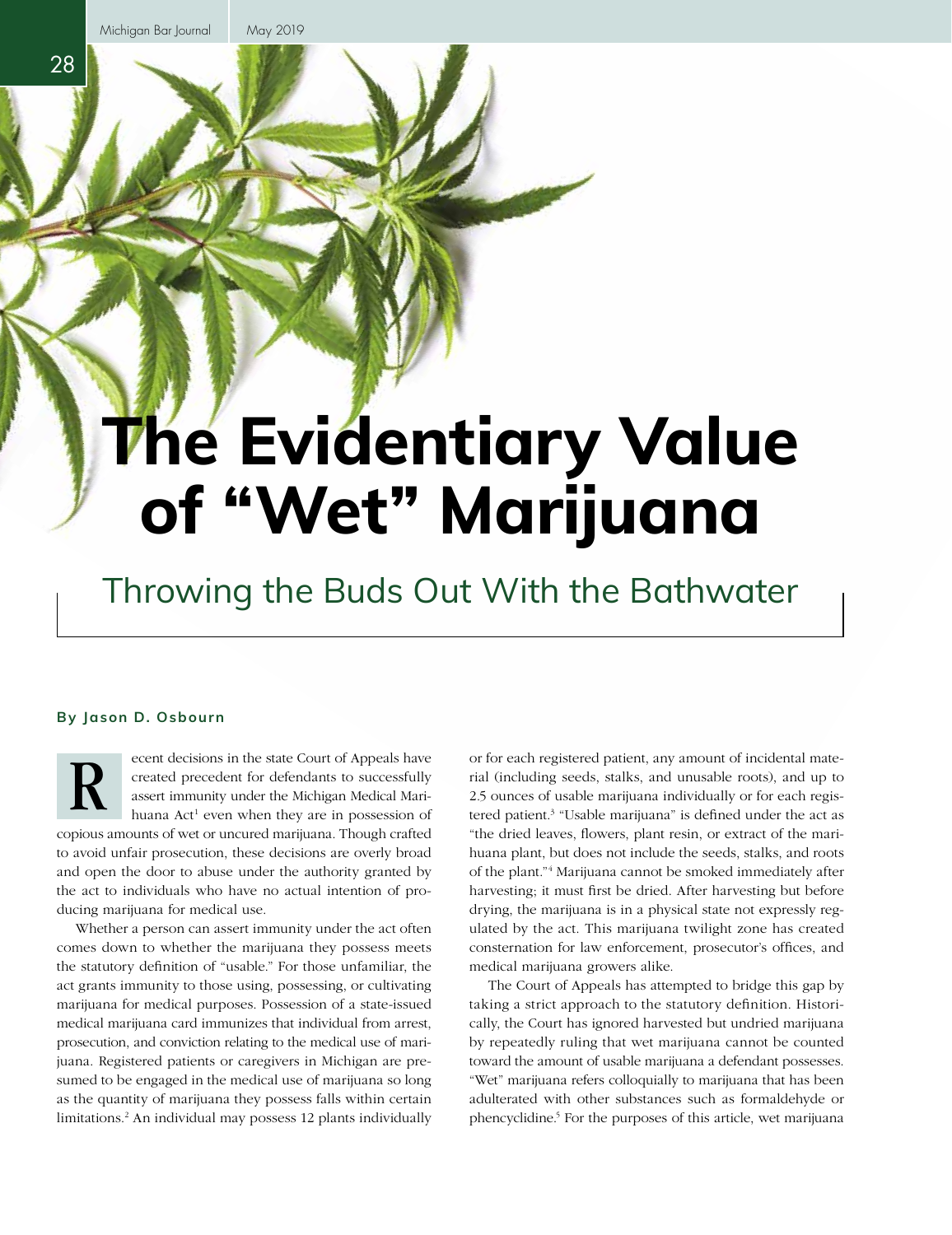refers simply to marijuana with a water content greater than that which it contains once rendered usable. The primary authority comes from *People v Manuel*, in which the Court of Appeals held that marijuana that is drying but not yet dried is "not usable under the statutory definition."6 In *Manuel*, the defendant possessed more than 1,000 grams (approximately 35 ounces) of marijuana that was found by the Court to still be in the curing process. Manuel was a marijuana patient and a registered caregiver to five other patients, allowing him to possess up to 15 ounces of usable marijuana and still assert immunity under § 4.7 Even though the 35 ounces of marijuana was far in excess of the statutory limitation of usable marijuana, the Court held that because the marijuana was not fully dried, it did not meet the statutory definition of usable marijuana and could not be counted against the defendant's limits.<sup>8</sup> Excluding this wet marijuana, the defendant did not exceed his quantity limitations, and his assertion of immunity under § 4 was granted.

Much of the *Manuel* analysis came verbatim from the unpublished case of *People v Randall*. 9 In that case, the defendant was found in possession of 92.8 ounces of material, which was described as being "wet and green" when seized.<sup>10</sup> As in *Manuel*, the Court held that this wet, green material was not usable according to the statutory definition, and therefore did not prevent him from asserting immunity under § 4.

### **AT A GLANCE**

In *People v Manuel*, the defendant possessed more than 1,000 grams of marijuana, which was "mostly dry." Even if the marijuana contained 50% water, it would have produced almost 20 ounces of usable marijuana, well in excess of the amount the defendant was permitted to possess under § 4 of the Michigan Medical Marihuana Act.

In Rhode Island, marijuana that is not fully dried is presumed to produce an amount of usable marijuana that weighs one-fifth of its present weight.

The Michigan Supreme Court has not ruled on this issue, but it telegraphed its agreement when it remanded a similar case for reconsideration in light of *Manuel*. 11 In that case, the defendant was caught in possession of almost six pounds of marijuana.12 An expert's testimony summarized the state of the marijuana when he said that the marijuana was "pretty dry" and that "the bulk of the moisture [was] gone," but did not testify that the marijuana was fully dried.13 Initially, the Court of Appeals denied the defendant's claim of immunity under § 4.<sup>14</sup> The defense appealed to the Supreme Court, which did not issue an opinion but rather ordered the Court of Appeals to reconsider in light of *Manuel*. 15 On remand, the Court of Appeals determined that the marijuana was not fully dried, excluded the undried marijuana from consideration, and held that the defendant properly asserted immunity under  $\S$  4.<sup>16</sup>

In 2018, the Court of Appeals took a dramatically different approach with an opposite result when it found, much to the delight of prosecutors across the state, that wet marijuana was outside the scope of the Michigan Medical Marihuana Act, and so a defendant possessing wet marijuana was not entitled to immunity.17 This, too, produces an absurd result whereby an individual attempting to operate within the confines of the act is permitted to possess growing plants and dried, usable marijuana but not the transitional material between the two. This clearly cannot be the intent of an act aimed at creating a legally protected method for producing medical marijuana. Instead, wet marijuana is most accurately categorized with the other "incidental material." Like the seeds, stalks, and unusable roots, wet marijuana is not fit for consumption.

Neither of these extreme positions adequately address this recurrent issue. A different approach must be found.

#### The cherry riddle

This strict definitional approach overlooks inferences that may be reasonably drawn from a quantity of wet marijuana. First, it is worth noting that the rationale employed by the court serves a necessary purpose. Because the act imposes possession limits on the amount of usable marijuana, it would be unfair and contrary to the statute to factor in the weight of water that would be drawn off before the marijuana became usable. In other words, because the statute imposes a limit on an amount of usable marijuana, it impliedly permits the possession of a greater quantity of wet marijuana to account for the inert moisture content.

On the other hand, automatically excluding the entire weight of wet marijuana is an unnecessarily harsh remedy and likely to produce absurd results. Under this interpretation, a defendant can possess virtually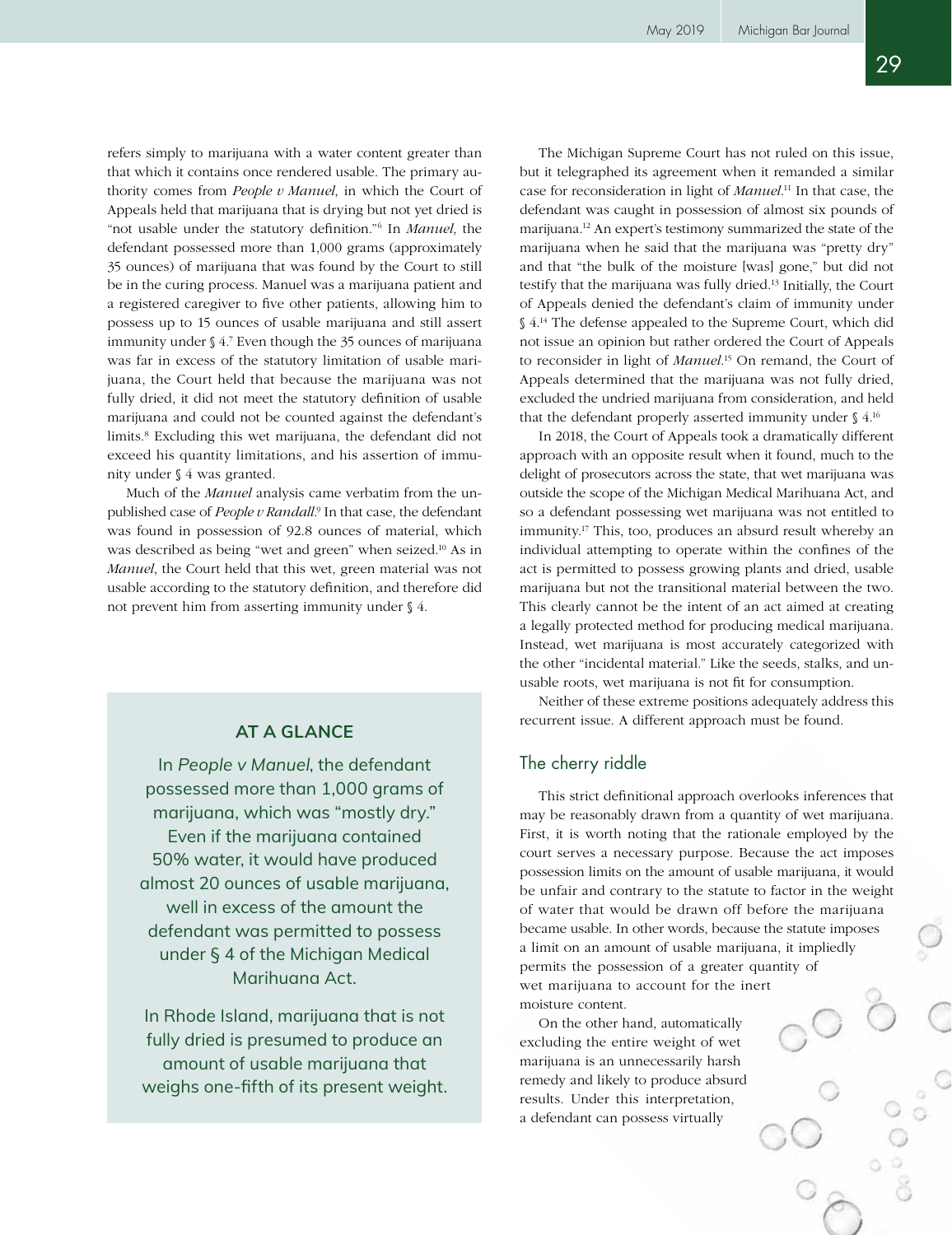unlimited amounts of marijuana so long as he or she does not allow the marijuana to fully dry. This opens the door to shrewd defendants intending to produce usable marijuana well in excess of the statutory limits who avoid conviction by deliberately inhibiting the drying process or rewetting their marijuana.18 Under the strict adherence to the definitional language expressed by the courts, a defendant would be protected by immunity under the act even if he or she possessed a one-ton pallet of processed, yet not fully dried, marijuana. Surely this cannot be the result intended by the act.

Absurd results can be avoided if the court considers how much usable marijuana will be rendered from a quantity of wet marijuana once dried. This can be calculated with certainty since the drying process removes only a portion of the inert water and not the solid material. Current weight and moisture content are easily determined, as they simply require an accurate measurement of the marijuana in its current state. Establishing a goal moisture content is the hardest part of this process. At least one jurisdiction has established a legal presumption that wet marijuana will produce usable marijuana weighing one-fifth of its wet weight.<sup>19</sup> Unfortunately, Michigan authority makes no such presumption. Scientific evidence on this issue is scant. However, that limited evidence agrees with the apparent consensus in the cannabis community that a maximum water content of approximately 10% is typical for marijuana intended to be smoked.<sup>20</sup> If the current weight, current moisture content, and a target moisture content are known, predicting the weight of the marijuana once dried to a usable state requires only some ninth-grade math. To understand how, consider the following riddle:

John has a crate containing 1,000 lbs of cherries. He measures the moisture content of the cherries and finds that they are 99% water. The next day he returns and re-measures only to find that the moisture content has fallen to 98%. How much do the cherries weigh now? The answer is 500 pounds.

The answer comes from realizing that cherries, which are 99% water, are also 1% solid; that this 1% of solids weighs 10 pounds; and, finally, that this 10 pounds of solid material does not change from one day to the next. On the second day, the cherries still contain 10 pounds of solids, which now constitute 2% of the total mass of the cherries. The ratio between the 10 pounds of solids to the unknown total is equivalent to 2% (or 2/100ths). This can be illustrated by the following equation, where *x* equals the total weight of the cherries:

$$
\frac{10}{x} = \frac{2}{100}
$$

Remember from algebra class that *x* can be found by cross multiplying and dividing. Ten times 100 equals 1,000 which, divided by 2, equals 500. The cherries at 98% water weigh 500 pounds.

Apply this riddle to the issue of wet marijuana. Suppose police search a defendant's house and find 1,000 grams of marijuana not yet fully dried. Laboratory analysis reveals the moisture content to be 50%. This means that solids comprise 50% of the weight and, therefore, weigh 500 grams. If the moisture content is reduced to 10%, then the 500 grams of solids, which does not change, will comprise 90% (or 9/10ths) of the total weight. This can be expressed as:

$$
\frac{500}{x} = \frac{9}{10}
$$

Ten times 500 equals 5,000 which, divided by 9 equals approximately 555.56. The marijuana will weigh about 555½ grams once dried to contain 10% water. Therefore, if the police had not intervened, the defendant would have produced almost 20 ounces of usable marijuana if he had been allowed to complete the drying process.

#### Using this calculation to defeat immunity under the Michigan Medical Marihuana Act

Math alone will not carry the day. The court must find the statutory authority to deny a defendant immunity. To this end, the courts are correct that the words of the statute impose no limits on wet marijuana. However, as previously stated, there is a fair implication that a limit on usable marijuana necessarily imposes a corresponding limit on wet marijuana. Strictly adhering to the definition contained in the statute defies logic and is likely to promote abuse and absurd results.